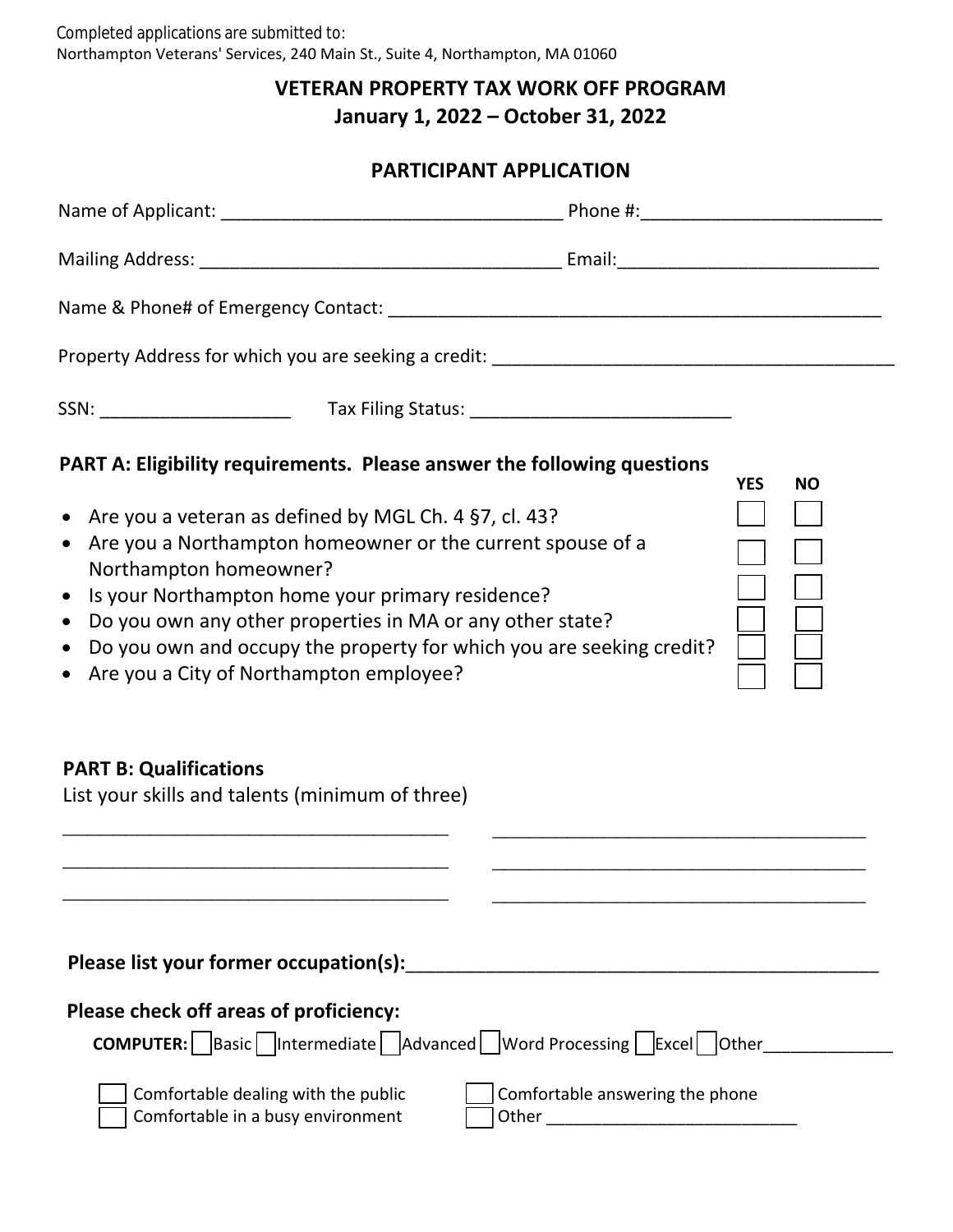Do you have any physical or medical restrictions? (For example: hearing limitation, vision loss, inability to sit or stand for a period of time, limited range of motion, unable to lift, etc.) Please explain.

|                                                                                                                             | YFS. | NO. |
|-----------------------------------------------------------------------------------------------------------------------------|------|-----|
| Do you prefer to work outdoors if a position were available?<br>Do you drive?<br>Do you have transportation to a work site? |      |     |
| Please note dates, days and times you are able to participate, including scheduling restrictions.                           |      |     |

\_\_\_\_\_\_\_\_\_\_\_\_\_\_\_\_\_\_\_\_\_\_\_\_\_\_\_\_\_\_\_\_\_\_\_\_\_\_\_\_\_\_\_\_\_\_\_\_\_\_\_\_\_\_\_\_\_\_\_\_\_\_\_\_\_\_\_\_\_\_\_\_\_\_\_\_\_\_ \_\_\_\_\_\_\_\_\_\_\_\_\_\_\_\_\_\_\_\_\_\_\_\_\_\_\_\_\_\_\_\_\_\_\_\_\_\_\_\_\_\_\_\_\_\_\_\_\_\_\_\_\_\_\_\_\_\_\_\_\_\_\_\_\_\_\_\_\_\_\_\_\_\_\_\_\_\_

## **You will be notified of Acceptance/Non-Acceptance by Veterans Services in January 2022.**

*By signing below, I attest that my Northampton residence is my primary residence, and if I qualify for the Veterans' Property Tax Work-Off Program, I understand that what I earn can only be applied as a credit to my City of Northampton Property Tax. Under the pains and penalties of perjury, I declare that to the best of my knowledge and belief, it and all accompanying documents and statements are true, correct and complete.*

**Signature: \_\_\_\_\_\_\_\_\_\_\_\_\_\_\_\_\_\_\_\_\_\_\_\_\_\_\_\_\_\_\_\_\_\_\_\_\_\_\_\_\_\_ Date: \_\_\_\_\_\_\_\_\_\_\_\_\_\_\_\_\_\_\_**

**We thank you for completing this portion of the Veteran Tax Credit Program Application. If you have any questions or concerns, please contact Steve Connor, Veterans' Services Director at 413-587-1299.**